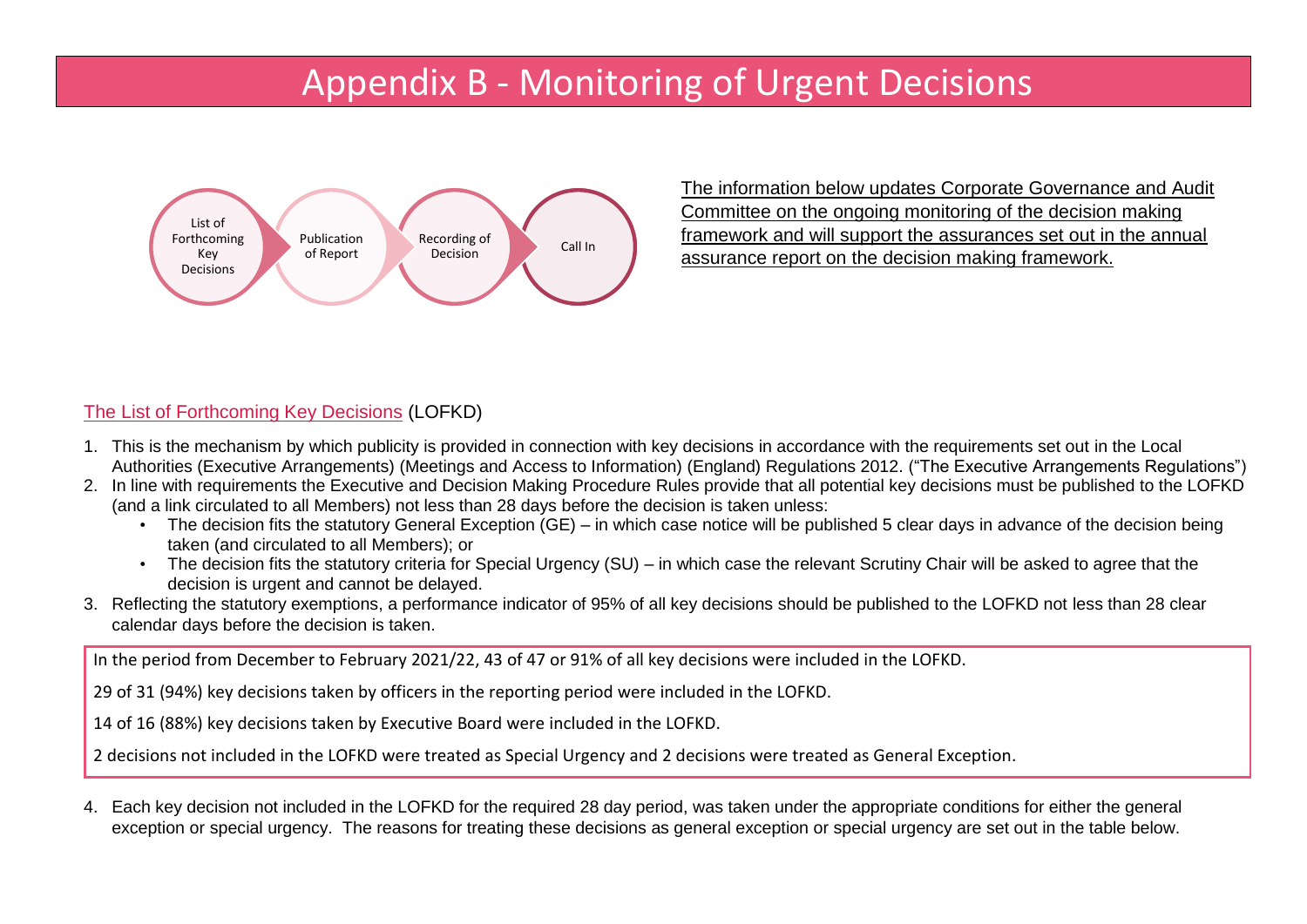## Publication of Report

- 5. Publication of a decision report enables both elected Members and the public to see and consider the rationale for a key decision before that decision is taken.
- 6. There is no statutory requirement to publish reports in relation to officer decisions in advance of those decisions being taken. However, the Executive and Decision Making Procedure Rules provide for a local (non-statutory) requirement that a report in support of a key decision is published five clear working days before that decision is taken by an officer.
- 7. The rules allow for the late publication of reports in relation to key decisions with the approval of the relevant Executive Member.
- 8. Corporate Governance and Audit Committee must receive an annual report giving details of any officer key decisions taken at short notice in this way.

In the period from December to February 2021/22, 31 of 31 key decisions taken by officers (100%) were supported by reports which were published five clear working days in advance of the decision being taken.

## Recording of Decision

- 9. Recording of decisions ensures that those decisions are open and transparent and that the relevant decision maker can be held to account.
- 10.Regulation 13 of the Executive Arrangements Regulations, and (in relation to non-executive functions) Regulation 7 of the Openness of Local Government Bodies Regulations 2014 require a written record to be published in respect of decisions taken by officers. Arrangements set out in the Executive and Decision Making Procedure Rules, and Access to Information Procedure Rules respectively, require publication of key and significant operational decisions as soon as reasonably practicable after those decisions are taken.

|       | <b>Executive Board</b> | <b>Officers</b> | Total |
|-------|------------------------|-----------------|-------|
| Key   | 16                     | 31              | 47    |
| SOD   | 11                     | 194             | 205   |
| Total | 27                     | 225             | 252   |
|       |                        |                 |       |

In the period from December to February 2021/22, 248 decisions were published with the following distribution: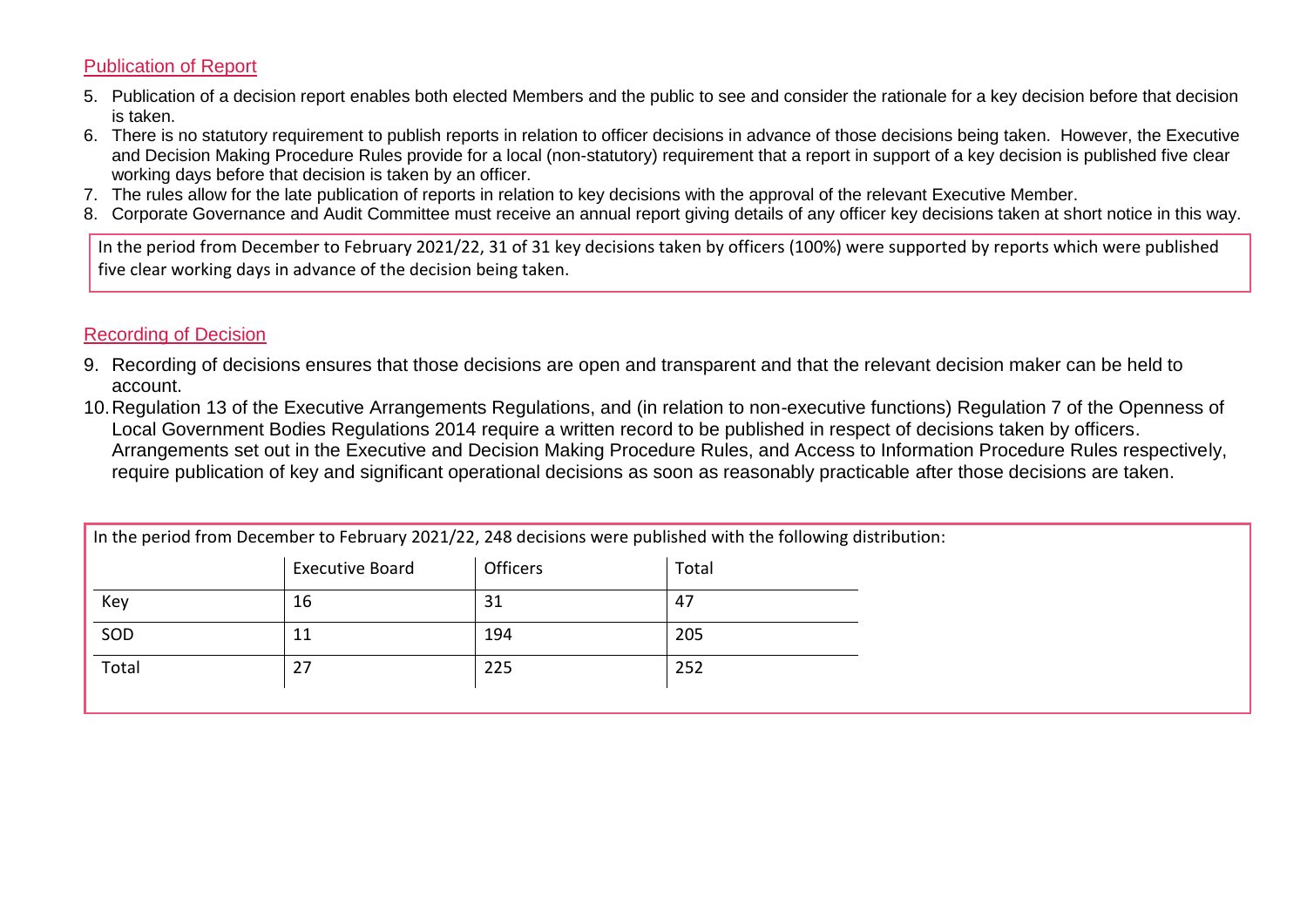# Call In

- 11. Section 9F of the Local Government Act 2000 requires that executive arrangements by a local authority include the provision for appointment of one or more Overview and Scrutiny Committees with, inter alia, power to review or scrutinise decisions which have been taken by the executive but not yet implemented. These are known as Call In arrangements and are set locally.
- 12. Part 5 of the Executive and Decision Making Procedure Rules sets out the call in arrangements adopted by Leeds City Council. Rule 5.1.2 sets out details of those decisions which are eligible for call in, and rule 5.1.3 provides that eligible decisions may be exempted from call in where the decision is urgent because any delay would seriously prejudice the Council's or the public's interests.
- 13. A performance indicator has been set with a target of 95% of all eligible decisions to be available for Call In.

In the period from December to February 2021/22, 91% of all eligible decisions were available for Call In.

Officer Decisions: - All of the 31 key decisions taken in the reporting period were eligible for call in; of which 2 (7%) were exempted from Call In. A total of 29 (93%) eligible decisions taken by officers were available for Call In.

Executive Board Decisions: - 3 of 27 decisions were ineligible for call in having been taken under the Budget and Policy Framework. 24 of 27 decisions taken in the reporting period were eligible for call in; of which 3 (13%) were exempted from Call In. A total of 21 (88%) eligible decisions were available for Call In.

14. Each eligible decision not available for call in was subject to a decision to exempt it taken by the relevant decision maker. Reasons for exemption are set out in the tables below.

## Use of Call In

15. No decisions were subject to Call In proceedings during the period.

## Decisions Not Treated as Key

16. Regulation 18 of the Executive Arrangements Regulations requires that a relevant Scrutiny committee may require the executive to report to Council if a key decision has not been treated as key.

During the reporting period 0 decisions have been referred to a Scrutiny Board as wrongly treated.

### Decisions Taken Under Urgency Provisions

17. Decisions taken under urgency provisions (general exception or special urgency; short notice reporting; and exemption from call in) are both lawful and constitutional providing they meet the requirements in relation to approvals and notice set out in the relevant Executive and Decision Making Procedure Rule. Having reviewed each of the decisions taken under urgency provisions during the reporting period the Chief Officer Financial Services is satisfied that all decisions have been taken in accordance with the relevant requirements.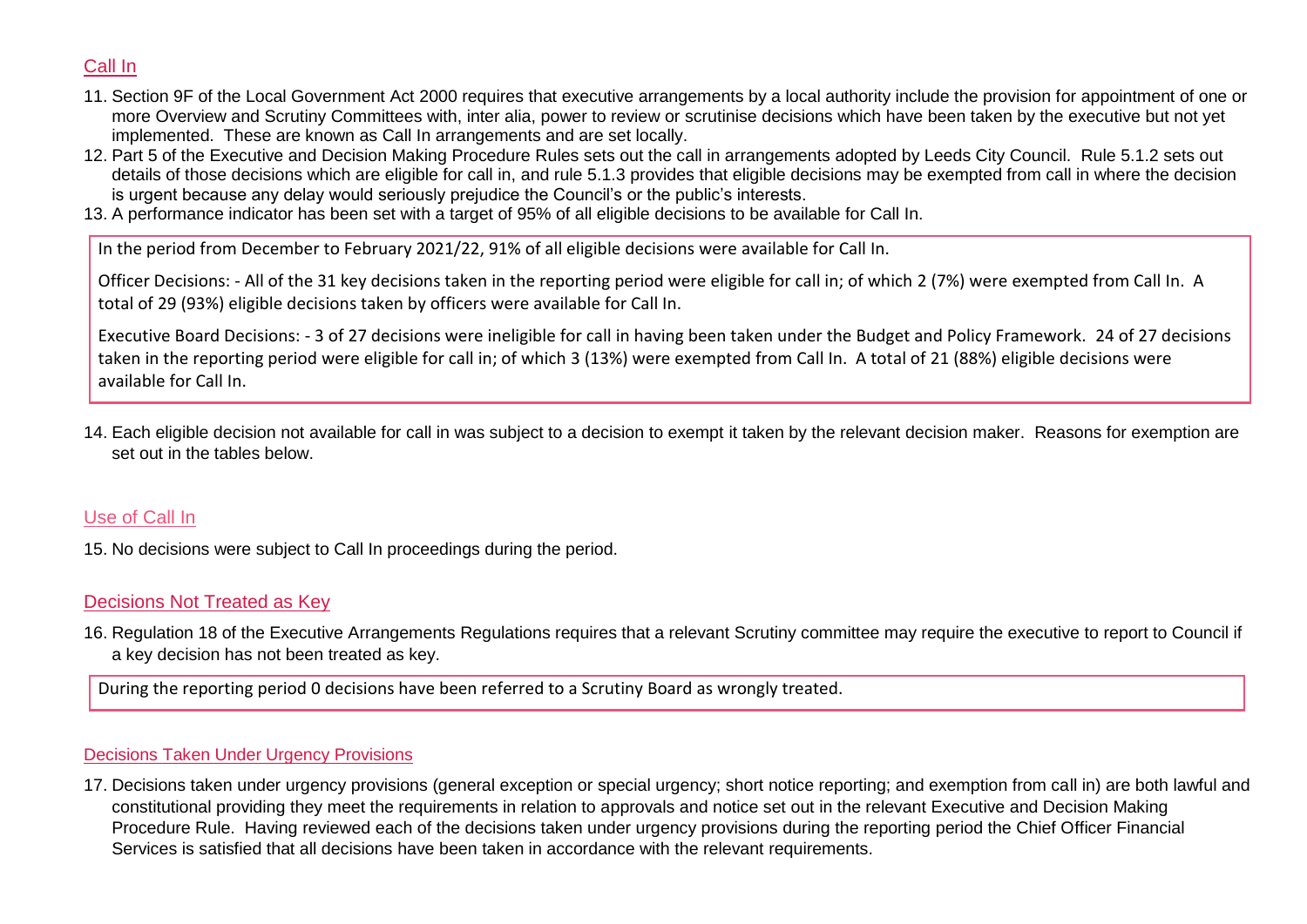18. The tables below set out details of each of those key decisions taken at short notice, or which have been exempted from Call In, together with a summary of the reason for urgency in each case.

|            | <b>Meaningfully Monitor: Officer Key decisions taken under urgency procedures</b>      |                                                              |                                    |                                 |                                                                                                                                                                                                                                                                                                                                                                                                                                                                                                                                            |  |
|------------|----------------------------------------------------------------------------------------|--------------------------------------------------------------|------------------------------------|---------------------------------|--------------------------------------------------------------------------------------------------------------------------------------------------------------------------------------------------------------------------------------------------------------------------------------------------------------------------------------------------------------------------------------------------------------------------------------------------------------------------------------------------------------------------------------------|--|
| Month      | <b>DDN</b>                                                                             | <b>Director</b>                                              | GE / SU                            | Call In                         | <b>Title of decision</b><br>Reason for urgency                                                                                                                                                                                                                                                                                                                                                                                                                                                                                             |  |
| <b>Dec</b> | D54699                                                                                 | Director of<br>Adults and<br>Health                          | <b>Special</b><br><b>Urgency</b>   | <b>Exempt</b>                   | <b>Funding for the Social Care Workforce</b><br>The decision was taken urgently to enable the release of funding to social care providers as soon as possible to<br>allow them to take steps to recruit and retain staff in the lead up to the Christmas holiday period.                                                                                                                                                                                                                                                                   |  |
| Jan        | D54789                                                                                 | Director of<br>Resource                                      | <b>General</b><br><b>Exception</b> | <b>Available</b><br>for call in | Authority to Procure Additional Contractors to Support Voids Work<br>Delay would significantly increase the voids backlog, exacerbating the housing shortage within the Authority.                                                                                                                                                                                                                                                                                                                                                         |  |
| Feb        | D55004                                                                                 | Director of<br>Communities,<br>Housing and<br>Environment    | N/A                                | <b>Exempt</b>                   | Award of Social Housing Decarbonisation Fund Wave 1 Grant for high Rise Improvement Works<br>To enable Government grant deadlines to be met                                                                                                                                                                                                                                                                                                                                                                                                |  |
|            | <b>Meaningfully Monitor - Executive Board decisions taken under urgency procedures</b> |                                                              |                                    |                                 |                                                                                                                                                                                                                                                                                                                                                                                                                                                                                                                                            |  |
| Month      | <b>Minute</b>                                                                          | <b>Director</b>                                              | GE / SU                            | Call In                         | <b>Title of decision</b><br>Reason for urgency                                                                                                                                                                                                                                                                                                                                                                                                                                                                                             |  |
| <b>Dec</b> | 91                                                                                     | <b>Chief Officer</b><br>(Financial<br>Services)              | <b>General</b><br><b>Exception</b> | <b>Available</b><br>for call in | Revenue Savings Proposals for 2022/23 to 2024/25<br>The detailed service review undertaken so far which has enabled the Review of Adult Social Work proposal to be<br>brought forward did not conclude until 17th November. This proposal is required to be brought to the December<br>Board in line with the associated timeframe for the council's budget-setting process, and as such, cannot<br>practically be deferred.                                                                                                               |  |
| <b>Dec</b> | 96                                                                                     | <b>Chief Officer</b><br>(Financial<br>Services)              | <b>Special</b><br><b>Urgency</b>   | <b>Exempt</b>                   | West Yorkshire Devolution: Consent to Non-Transport Borrowing Powers<br>Unanimous approval of all five West Yorkshire councils is required for this matter to proceed, and Government has<br>indicated its intention to lay a draft Order in parliament in January 2022. Therefore this decision cannot be<br>deferred to the next scheduled Executive Board meeting, and any delay caused by the call-in process would risk<br>prejudice to the council's interests (and those of the combined authority and other constituent councils). |  |
| Feb        | 117                                                                                    | <b>Director of</b><br><b>Children</b> and<br><b>Families</b> | N/A                                | <b>Exempt</b>                   | Outcome of statutory notice on a proposal to lower the age range of Wetherby High School from 11-18 years to<br>11-16 years from September 2022<br>Statutory guidance states that a final decision must be made within 2 months of the end of the statutory notice<br>period, therefore by 19 February 2022, or be referred to the Schools Adjudicator. The representation period ended<br>on 19 December 2021 and the earliest a report could go to Executive Board was February 2022. If the decision was                                |  |